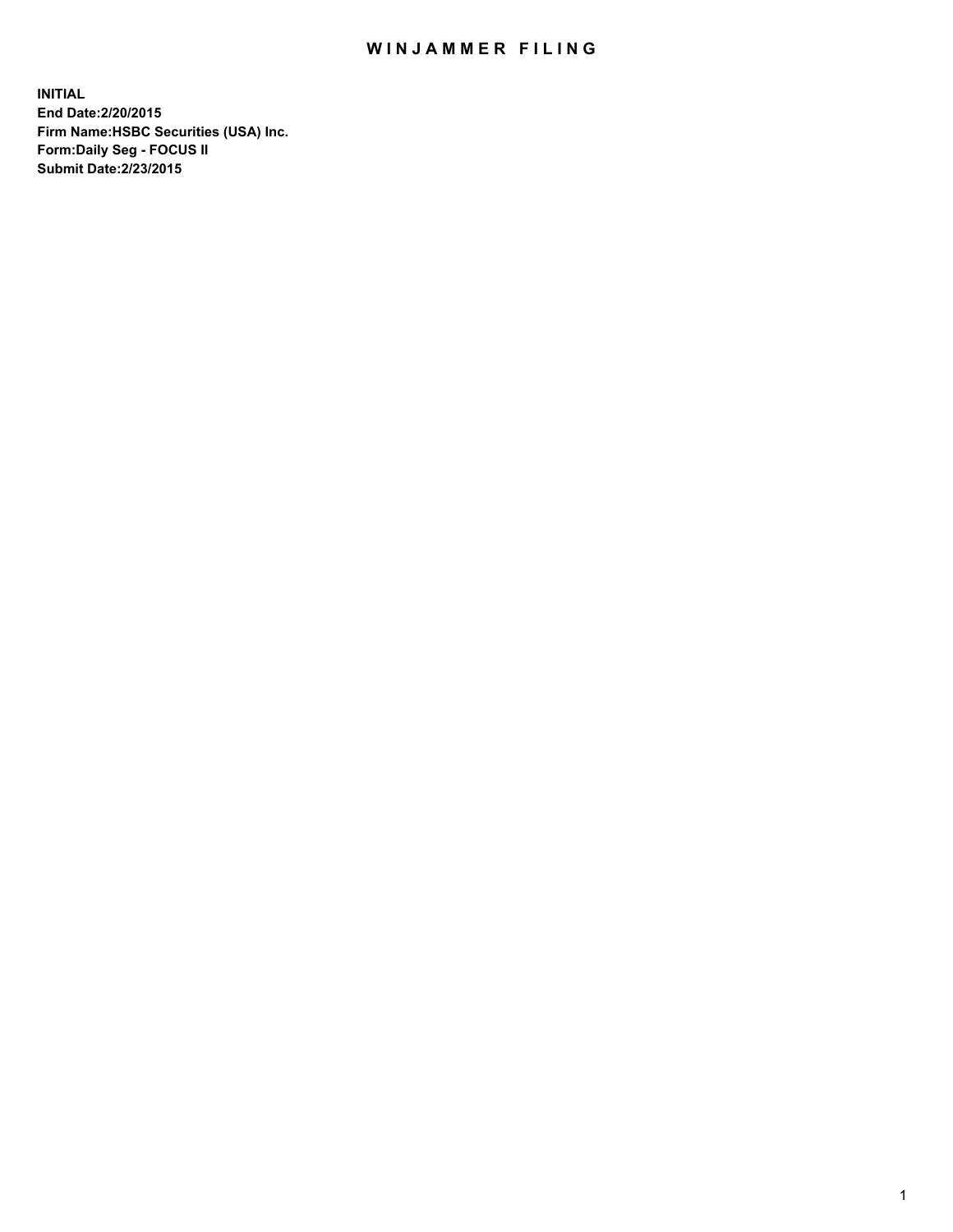## **INITIAL End Date:2/20/2015 Firm Name:HSBC Securities (USA) Inc. Form:Daily Seg - FOCUS II Submit Date:2/23/2015 Daily Segregation - Cover Page**

| Name of Company<br><b>Contact Name</b><br><b>Contact Phone Number</b><br><b>Contact Email Address</b>                                                                                                                                                                                                                          | <b>HSBC Securities (USA) Inc.</b><br><b>Steven Richardson</b><br>212-525-6445<br>steven.richardson@us.hsbc.com |
|--------------------------------------------------------------------------------------------------------------------------------------------------------------------------------------------------------------------------------------------------------------------------------------------------------------------------------|----------------------------------------------------------------------------------------------------------------|
| FCM's Customer Segregated Funds Residual Interest Target (choose one):<br>a. Minimum dollar amount: ; or<br>b. Minimum percentage of customer segregated funds required:%; or<br>c. Dollar amount range between: and; or<br>d. Percentage range of customer segregated funds required between: % and %.                        | 50,000,000<br>0 <sub>0</sub><br>0 <sub>0</sub>                                                                 |
| FCM's Customer Secured Amount Funds Residual Interest Target (choose one):<br>a. Minimum dollar amount: ; or<br>b. Minimum percentage of customer secured funds required:%; or<br>c. Dollar amount range between: and; or<br>d. Percentage range of customer secured funds required between:% and%.                            | 10,000,000<br><u>0</u><br>0 <sub>0</sub><br>0 <sub>0</sub>                                                     |
| FCM's Cleared Swaps Customer Collateral Residual Interest Target (choose one):<br>a. Minimum dollar amount: ; or<br>b. Minimum percentage of cleared swaps customer collateral required:% ; or<br>c. Dollar amount range between: and; or<br>d. Percentage range of cleared swaps customer collateral required between:% and%. | 30,000,000<br>00<br><u>00</u>                                                                                  |

Attach supporting documents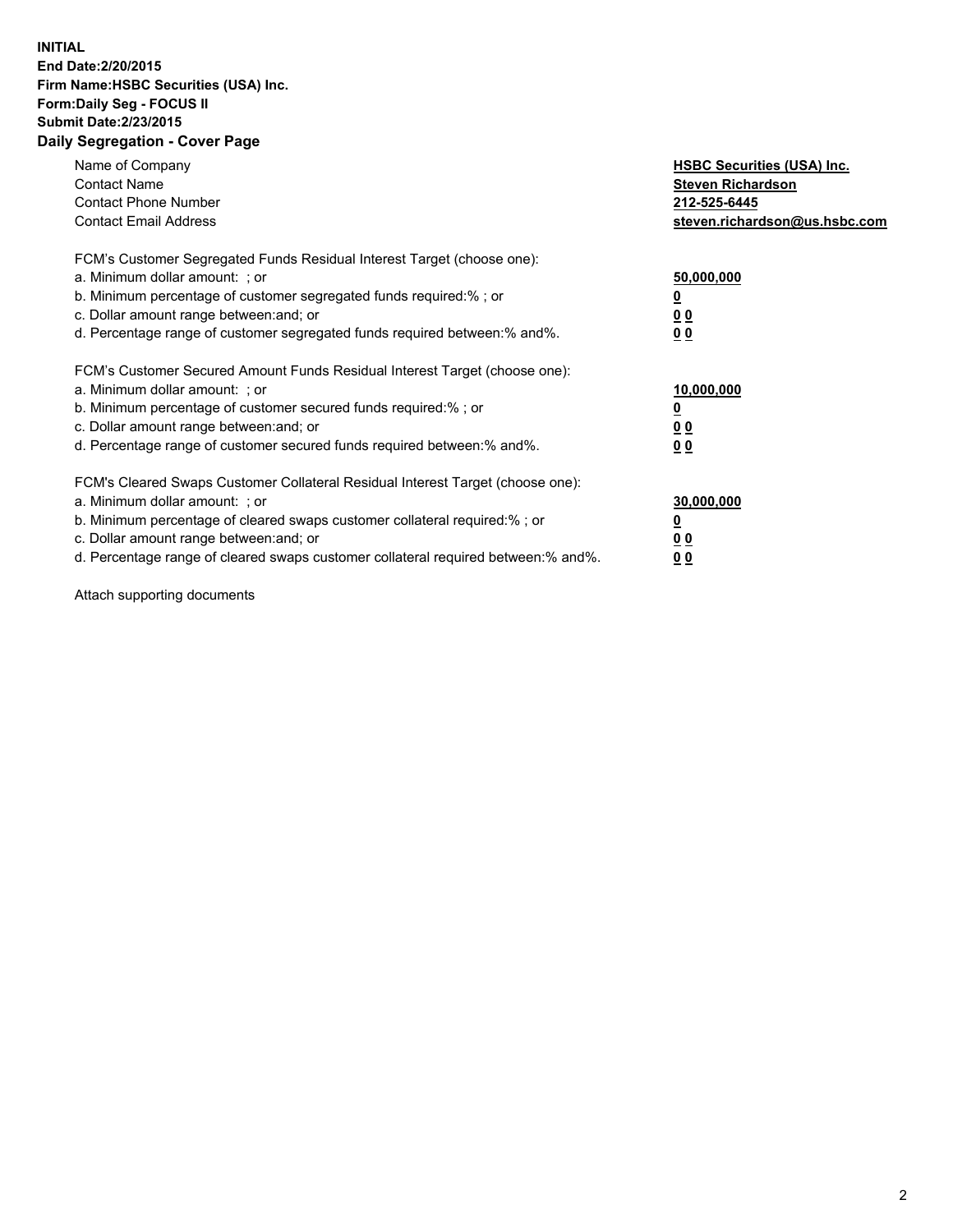**INITIAL End Date:2/20/2015 Firm Name:HSBC Securities (USA) Inc. Form:Daily Seg - FOCUS II Submit Date:2/23/2015 Daily Segregation - Secured Amounts**

Foreign Futures and Foreign Options Secured Amounts Amount required to be set aside pursuant to law, rule or regulation of a foreign government or a rule of a self-regulatory organization authorized thereunder **0** [7305] 1. Net ledger balance - Foreign Futures and Foreign Option Trading - All Customers A. Cash **68,644,940** [7315] B. Securities (at market) **33,568,799** [7317] 2. Net unrealized profit (loss) in open futures contracts traded on a foreign board of trade **57,189,348** [7325] 3. Exchange traded options a. Market value of open option contracts purchased on a foreign board of trade **0** [7335] b. Market value of open contracts granted (sold) on a foreign board of trade **0** [7337] 4. Net equity (deficit) (add lines 1. 2. and 3.) **159,403,087** [7345] 5. Account liquidating to a deficit and account with a debit balances - gross amount **205,851** [7351] Less: amount offset by customer owned securities **-191,003** [7352] **14,848** [7354] 6. Amount required to be set aside as the secured amount - Net Liquidating Equity Method (add lines 4 and 5) **159,417,935** [7355] 7. Greater of amount required to be set aside pursuant to foreign jurisdiction (above) or line 6. **159,417,935** [7360] FUNDS DEPOSITED IN SEPARATE REGULATION 30.7 ACCOUNTS 1. Cash in banks A. Banks located in the United States **45,667,913** [7500] B. Other banks qualified under Regulation 30.7 **0** [7520] **45,667,913** [7530] 2. Securities A. In safekeeping with banks located in the United States **78,568,799** [7540] B. In safekeeping with other banks qualified under Regulation 30.7 **0** [7560] **78,568,799** [7570] 3. Equities with registered futures commission merchants A. Cash **0** [7580] B. Securities **0** [7590] C. Unrealized gain (loss) on open futures contracts **0** [7600] D. Value of long option contracts **0** [7610] E. Value of short option contracts **0** [7615] **0** [7620] 4. Amounts held by clearing organizations of foreign boards of trade A. Cash **0** [7640] B. Securities **0** [7650] C. Amount due to (from) clearing organization - daily variation **0** [7660] D. Value of long option contracts **0** [7670] E. Value of short option contracts **0** [7675] **0** [7680] 5. Amounts held by members of foreign boards of trade A. Cash **26,426,505** [7700] B. Securities **0** [7710] C. Unrealized gain (loss) on open futures contracts **57,189,348** [7720] D. Value of long option contracts **0** [7730] E. Value of short option contracts **0** [7735] **83,615,853** [7740] 6. Amounts with other depositories designated by a foreign board of trade **0** [7760] 7. Segregated funds on hand **0** [7765] 8. Total funds in separate section 30.7 accounts **207,852,565** [7770] 9. Excess (deficiency) Set Aside for Secured Amount (subtract line 7 Secured Statement Page 1 from Line 8) **48,434,630** [7380] 10. Management Target Amount for Excess funds in separate section 30.7 accounts **35,835,056** [7780] 11. Excess (deficiency) funds in separate 30.7 accounts over (under) Management Target **12,599,574** [7785]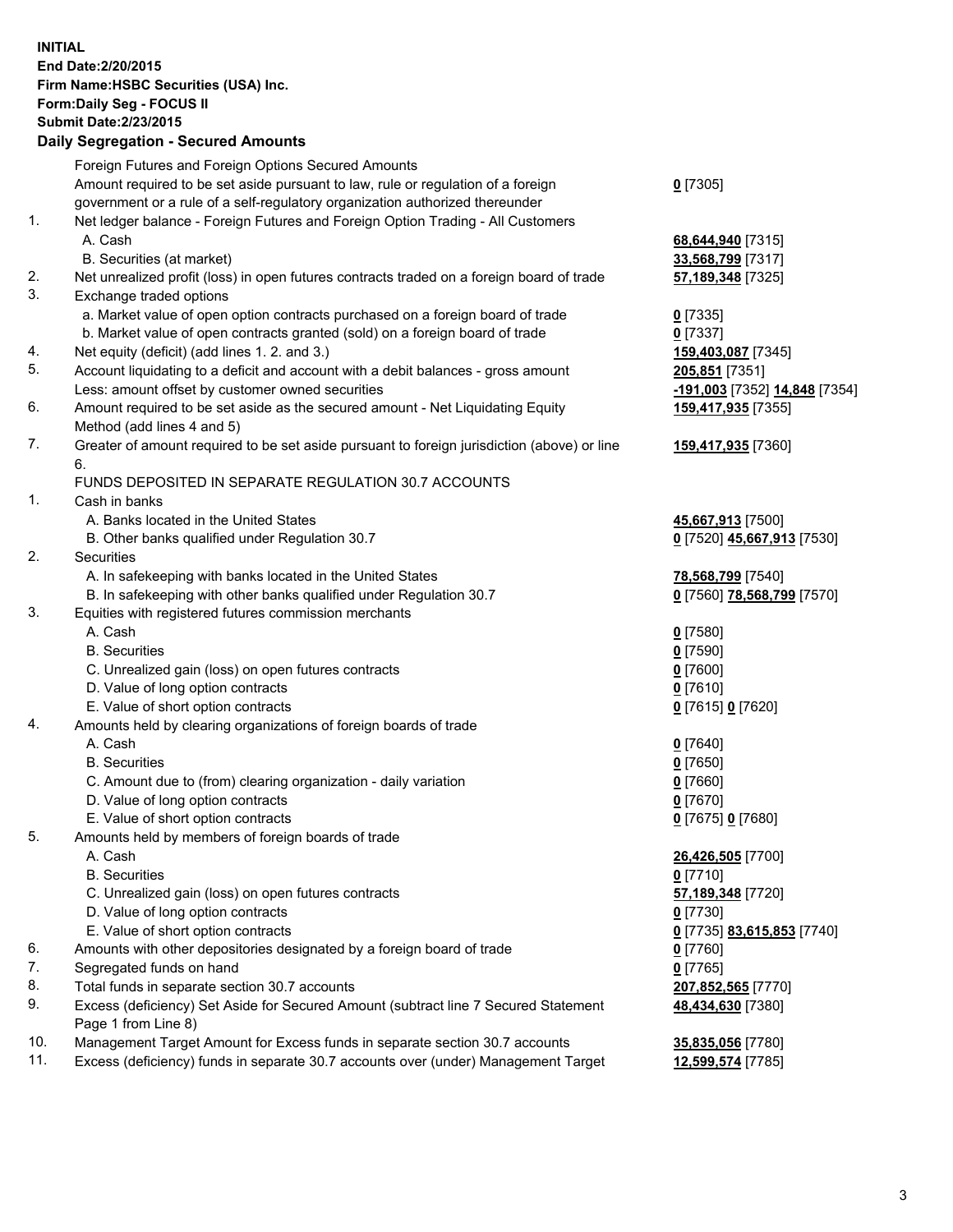**INITIAL End Date:2/20/2015 Firm Name:HSBC Securities (USA) Inc. Form:Daily Seg - FOCUS II Submit Date:2/23/2015 Daily Segregation - Segregation Statement** SEGREGATION REQUIREMENTS(Section 4d(2) of the CEAct) 1. Net ledger balance A. Cash **-140,693,673** [7010] B. Securities (at market) **633,567,036** [7020] 2. Net unrealized profit (loss) in open futures contracts traded on a contract market **551,538,453** [7030] 3. Exchange traded options A. Add market value of open option contracts purchased on a contract market **119,149,909** [7032] B. Deduct market value of open option contracts granted (sold) on a contract market **-9,479,365** [7033] 4. Net equity (deficit) (add lines 1, 2 and 3) **1,154,082,360** [7040] 5. Accounts liquidating to a deficit and accounts with debit balances - gross amount **1,601,682** [7045] Less: amount offset by customer securities **-1,596,150** [7047] **5,532** [7050] 6. Amount required to be segregated (add lines 4 and 5) **1,154,087,892** [7060] FUNDS IN SEGREGATED ACCOUNTS 7. Deposited in segregated funds bank accounts A. Cash **22,631,289** [7070] B. Securities representing investments of customers' funds (at market) **0** [7080] C. Securities held for particular customers or option customers in lieu of cash (at market) **61,280,282** [7090] 8. Margins on deposit with derivatives clearing organizations of contract markets A. Cash **242,194,485** [7100] B. Securities representing investments of customers' funds (at market) **151,217,505** [7110] C. Securities held for particular customers or option customers in lieu of cash (at market) **572,286,754** [7120] 9. Net settlement from (to) derivatives clearing organizations of contract markets **72,072,997** [7130] 10. Exchange traded options A. Value of open long option contracts **119,149,909** [7132] B. Value of open short option contracts **-9,479,365** [7133] 11. Net equities with other FCMs A. Net liquidating equity **28,439,089** [7140] B. Securities representing investments of customers' funds (at market) **0** [7160] C. Securities held for particular customers or option customers in lieu of cash (at market) **0** [7170] 12. Segregated funds on hand **0** [7150] 13. Total amount in segregation (add lines 7 through 12) **1,259,792,945** [7180] 14. Excess (deficiency) funds in segregation (subtract line 6 from line 13) **105,705,053** [7190] 15. Management Target Amount for Excess funds in segregation **50,000,000** [7194] **55,705,053** [7198]

16. Excess (deficiency) funds in segregation over (under) Management Target Amount Excess